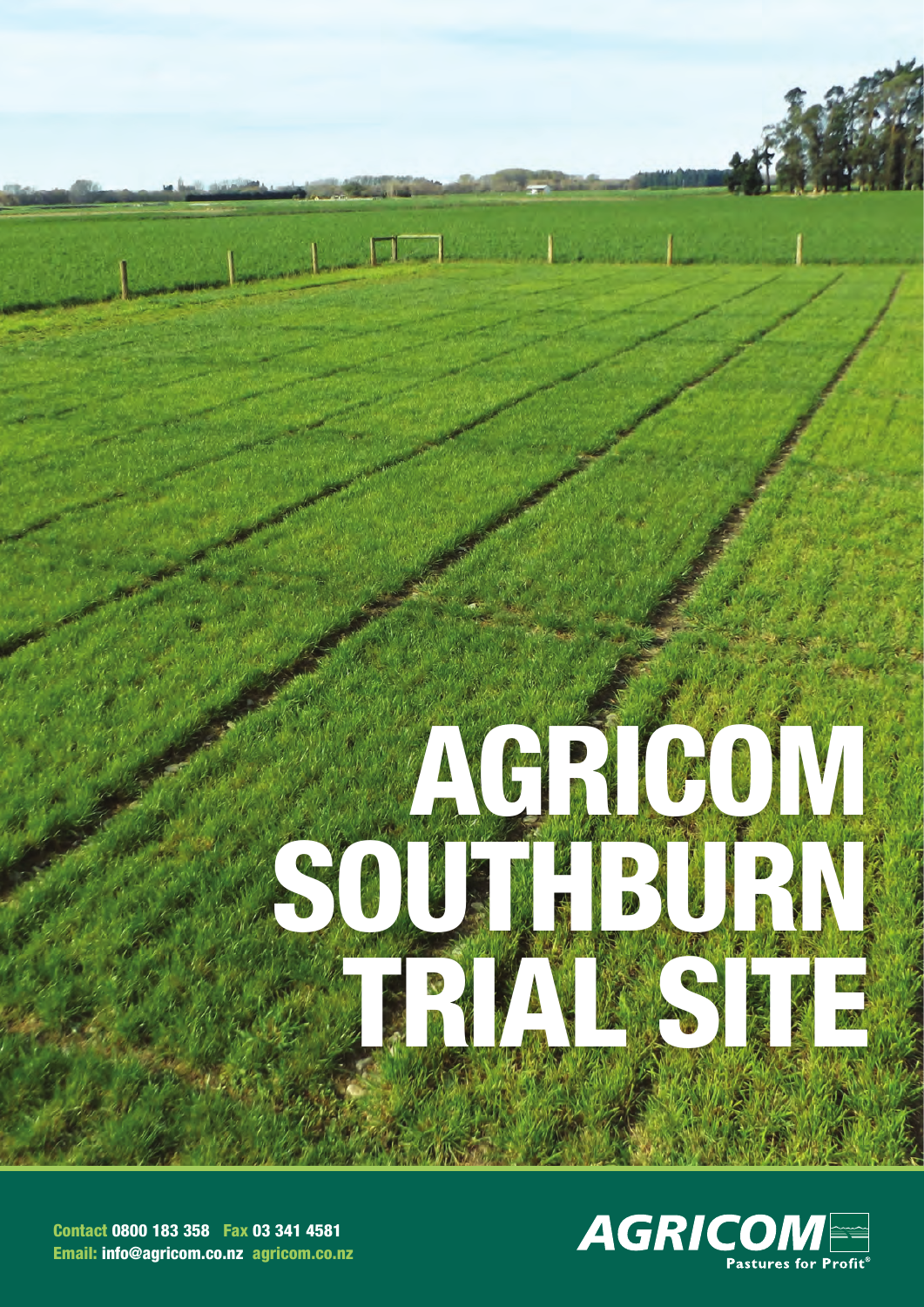# Southburn Trial Site

Interim Data. Trial drilled 18th February, 2014

## Figure 1: Southburn Endophyte Effects - Accumulated Yield (kg DM/ha) of selected cultivars over three and a half years



The effects of endophyte at Southburn have become very apparent over the past 2 years. Prospect AR37, ONE<sup>50</sup> AR37 and Samson AR37 have been similar over the whole period and together top the accumulated yield after three and a half years. Prospect AR1 and Samson AR1 kept in line with their AR37 equivalents for the first year, and then started to separate out after the first summer. The result of Nui could represent 'variety not stated' (VNS) ryegrass with variable endophyte status.

#### Figure 2: Southburn monthly yield (kg DM/ha) of selected examples of different species over three and a half years



The seasonal differences between the various species at Southburn have performed to expectation (Figure 2).

While the fescues started off slowly, their second and third spring were very dominant along with showing their strength over the summer of 2016/17 where soil moisture was sufficient.

Samson AR37 and AR1 follow the same growth pattern, however Samson AR37 out performs Samson AR1 under periods of stress and after three and a half years it has resulted in Samson AR37 yielding 2351 kg DM/ha more than **Samson AR1**.

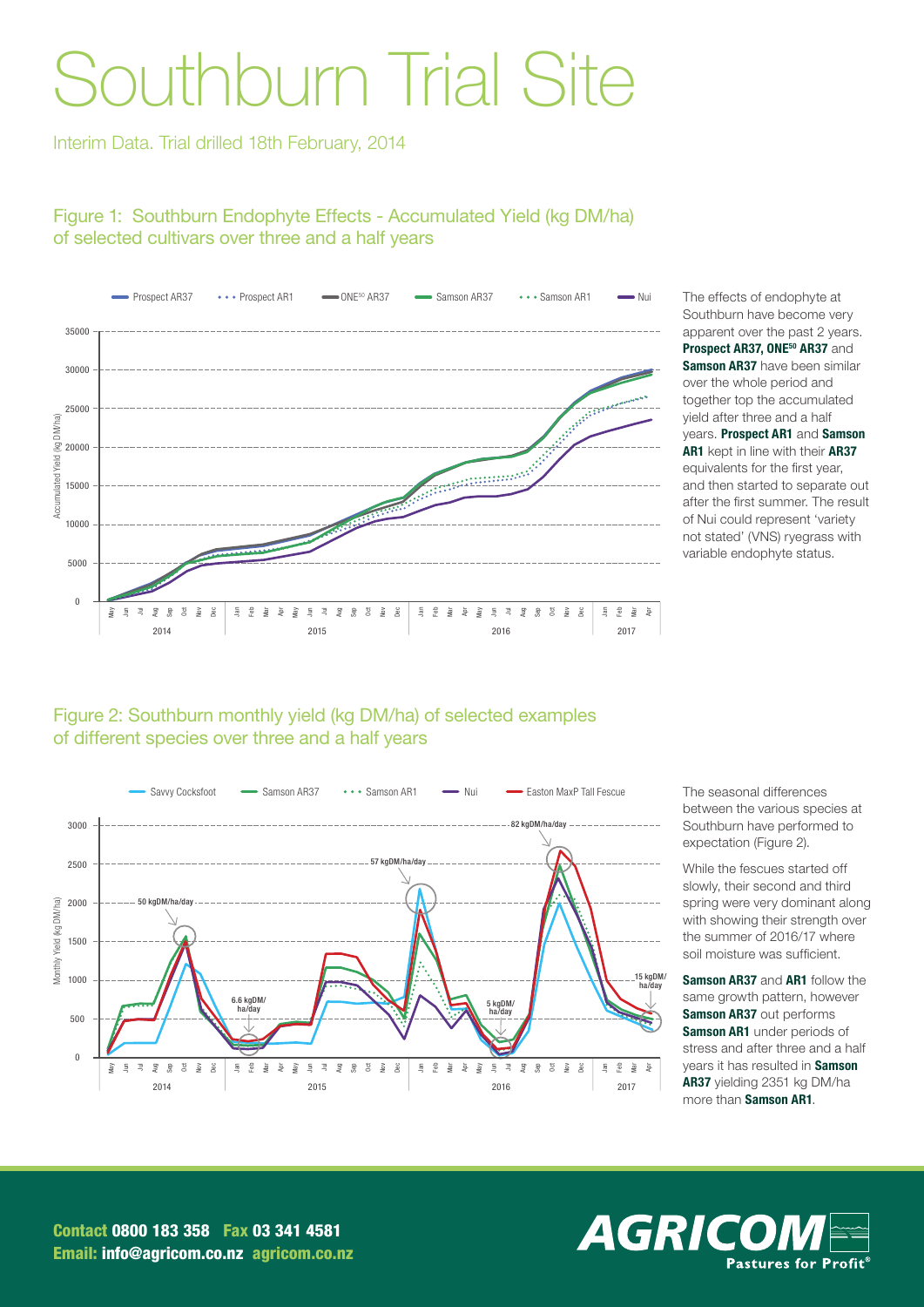

## Figure 3: Southburn species differences - Accumulated yield (kg DM/ha) of selected examples of different species over three and a half years

Figure 3 shows selected cultivars of different species and their different accumulated yield over three and a half years. Both the **Easton MaxP** tall fescue and **Savvy** cocksfoot are slower to establish than ryegrass. After one and a half years **Easton MaxP** tall fescue had caught up to the total accumulated growth of **Samson AR37** and has shown very good growth in this challenging environment.

#### Figure 4: Southburn total yield (kg DM/ha) to the end of autumn 2017



Figure 4 shows the replicated cultivars at Southburn separated out in to their species.

Note: The significance letters are only relevant within a species, e.g. the ryegrasses compared to the other ryegrasses and not to the cocksfoot or tall fescue.

AGRICO **Pastures for Profit®**